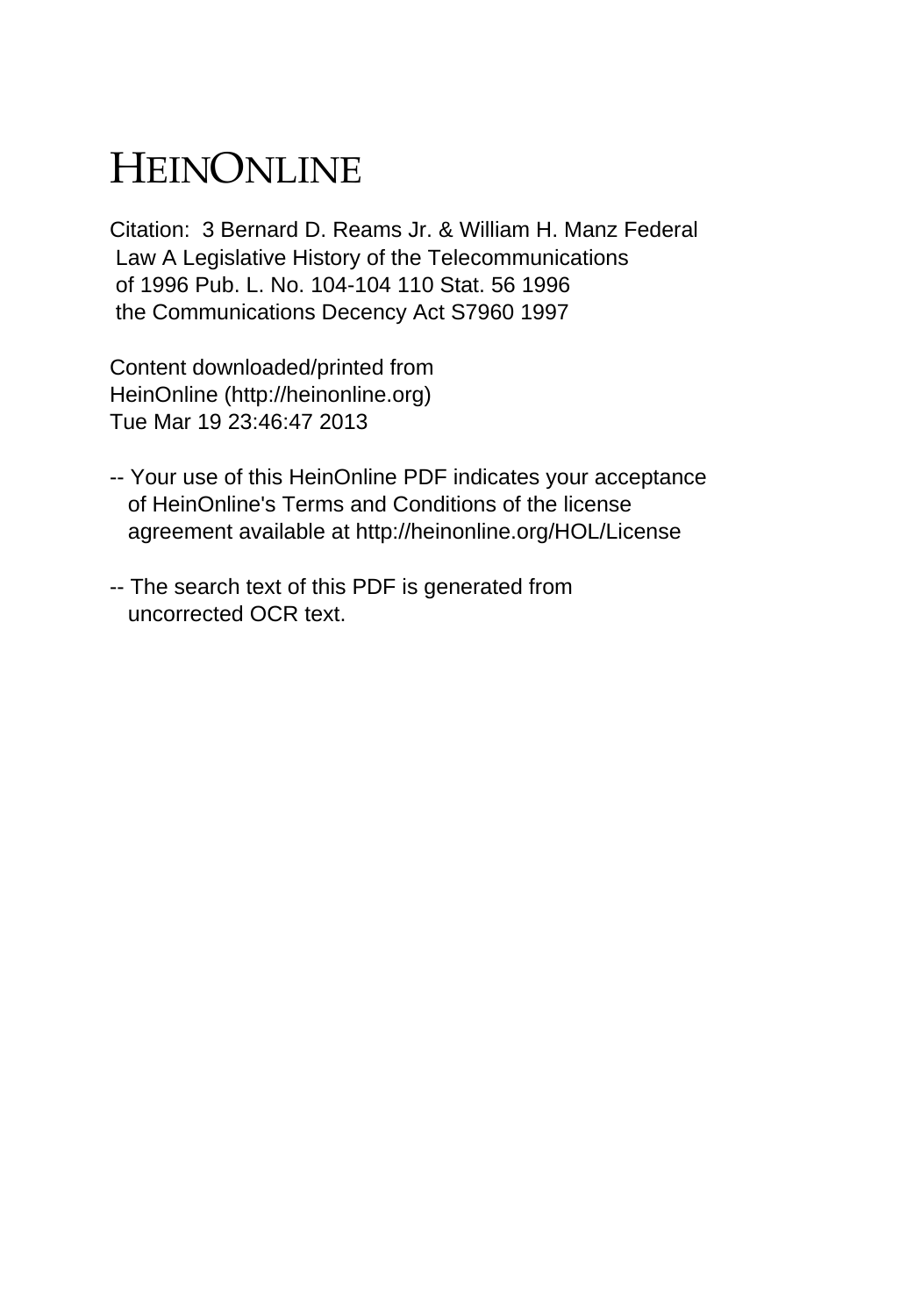vide the services will contribute to the call the roll.<br> **1261. 1261. 1261. 1261. 1261. 1261. 1261. 1261. 1261. 1261. 1261. 1261. 1261. 1261. 1261. 1261. 1261. 1261. 1261. 1261. 1261** 

to have the FCC provide in notification the appropriate portion to be read by full atlicated.<br>
some explanation of how this fund the clerk. It is a new paragraph. The subparagraph.<br>
I could understand that at all, if The P I could understand the thing once and clerk will report.<br>I could understand the thing once and clerk will report.<br>I we have clerk read as follows. Stand that my colleague from Alaska

Nebraska, if he will yield, it is only if On page 42, strike out line 23 and all that Mr. President, this amendment would<br>there is an indication of an increase follows through page 43, line 2, and insert in clarify the rol

can see how it would possibly be inter- Mr. McCAIN. Mr. President, I hope how is not the intent of the legislation. I the enactment of that Act.".<br>In the compression of the enactment of that the compression and the acheckl ing to say is they may change the for-braska.<br>mula. which would not have an imme- Mr. KERREY. It most assuredly does. which we will have to comply with.<br>
ing to say is they may change the for-<br>
mula, which would not have an Imme-<br>
Mr. KERREY. It most assuredly does. During the compromise, obviously,<br>
diate impact, but then would have an I

That is why the first part **of** it says objection to the amendment. judgment of this in the hands of the 'may not take action to impose uni- The PRESIDING OFFICER. The **FCC** in the form of public interest. versal service contributions." In other agrees were also the action to impose uni-<br>"entrepreneurs, not the Congress. norm of public interest.<br>words, the immediate impact may not ment, as modified.<br>Words, the FCC, should ma be an increase in rates but the long-<br>term impact would be. As I asy, I will modified, was agreed to.<br> $\frac{1}{n}$  and the mendment in such Mr. PRESSLER. Mr. President, such a modify the amendment in such Mr. PRESSLER. Mr. President. I FCC to act contrary to public interest.<br>
a fashion that if there is a rate reduc-<br>
tion which would be contemplated in the amendment was agreed to.<br>
tion w a fashion that if there is a rate reduc-<br>a fashion that if there is a rate reduc-<br>tion, which would be contemplated in the amendment was agreed to. The same of the same of the same of the same of the same of the amendment

Examplement this would not apply.<br>
In H. HOLLINGS. I move to lay that of what is in the public interest. It ask unarimous consent to modify motion on the table.<br>
It are all the amendment to reflect the colloquy The motion

What we are saying **is** those who pro- The legislative clerk proceeded to BURNs. proposes an amendment numbered

fund. It will broaden the base, as the Mr. McCAIN. Mr. President, I ask Senator indicated. unanimous consent that the order for

nothing else, it will give Congress no- The PRESIDING OFFICER. Without The **PRESIDING** OFFICER. Without tice every year how the cost **of** this objection, it is so ordered, objection, it is **so** ordered.

The Have the FCC provide in notification the appropriate portion to the read and ask for found in subsection to bave the FCC provide in notification the appropriate portion to be read ask for found in subsection (b/2) shal

The question I have is really the 120-<br>In page 2, after line 6 of the amendment. has a very important commitment. He<br>day period. Notification is not a prob-<br>lem for me. The question is, does this paragraph shall not apply

amendment says "may not take action **vERSAL SERVICE CONTRIBUTIONS.-The Com**- unit at a supported by SERARA KYL, a amendment says "may not take action<br>wission may not take action. This is a measurement of the series and<br>tions under subsection (c), or take ac-<br>versal service contributions under subsection<br>tion to increase the amount of

Mr. McCAIN. Mr. President, I hope promise would be a checklist that the braska will satisfy the Senator from Ne- regional Bell operating companies braska

mula, which would not have an imme-<br>diate impact, but then would have an **I** appreciate the change made, and I be-<br>impact later on.<br>invact later on.

blue authority. The purpose of this bill<br>fights amendment, but the Chair will amendment to the desk and ask for its est test gives the FCC policymaking<br>need the modification. The Chair does immediate consideration. authori

Senator indicated, unanimous consent that the order for unanimous consent that the reading of I accept the Senator's amendment. **If** the quorum **call** be rescinded, the amendment be dispensed with.

system is going down by virtue of what  $\overline{m}$  a MENDMENT NO. 1200, AS MODIFIED The amendment is as follows:<br>Whave done, on page 90, line 8, after "necessity.", in-<br>Mr. KERREY. I would, in fact, love modification to the

for all.<br>The question I have is really the 120-<br>The legislative clerk read as follows: stand that my colleague from Alaska<br>a very important commitment. He lem for me. The question is, does this paragraph shall not apply to any action time. I am more than happy to do so. I help and the interest of delaying an opportunity consumers. One is view. As always. I bound this have th for reducing the levy on other carriers? The amendment, as modified, is as ward to vigorous discussion of this<br>Mr. McCAIN. I say to my friend from follows:

would the 120-day prior notification- lieu thereof the following; public interest tests contained in the NOTOWS through page 42, strike out line 23 and all that MR. President, this amendment would<br>follows through page 43, bine 2, and insert in clarify the role of the FCC regarding<br>ite where the following:<br> $^{10}$ () CONGRESSION

tion to increase the amount of such such that actually contributions, until—<br>
contributions, until—<br>
contributions, until—<br>
contributions, until—<br>
contributions, until—<br>
contributions, until—<br>
contributions, then the base

My concern is that if that is what we <sup>the</sup> case of the summinar of the parameter in the companies were allowed<br>that reduction that is what we is a comparison of this parameter and two the reduction that is currently bein

lieve it is an improvement. I have no checklist, we went back and placed<br>objection to the amendment.<br>The PRESIDING OFFICER. The erc in the form of sublic interest.

as modified.<br>the FCC, should make these kinds of<br>the amendment. (No. 1260), as decisions, in my view. Neither I nor anyone else in the Senate wants the. FCC to act contrary to public interest.

not have the modification. The Chair does immediate consideration.<br>
The modification and the modification of the PRESIDING OFFICER. The should be to lessen the FCC's author-<br>
Mr. McCAIN, With the indulgence of clerk will r Nir. McCAIN. With the indulgence of clerk will report. Ity. not to enhance it. The public inter-the Chair, we will have it in aplroxi- The assistant legislative clerk read est test alrows the **FCC** to act to estabthe Chair, we will have it in approximately 1 minute. In the meantime, I as follows:<br>mately 1 minute. In the meantime, I as follows:<br>lish a policy and control private com-<br>suggest the absence of a quorum. The Senator from Suppose the absence of a quorum.<br>The Senator from Arizona [Mr. McCAIN], panies and whole industries. I believe<br>The Senator from Arizona Mr. Cano, Mr. Carl and What I can prevent full competition for<br>Clerk will call the rol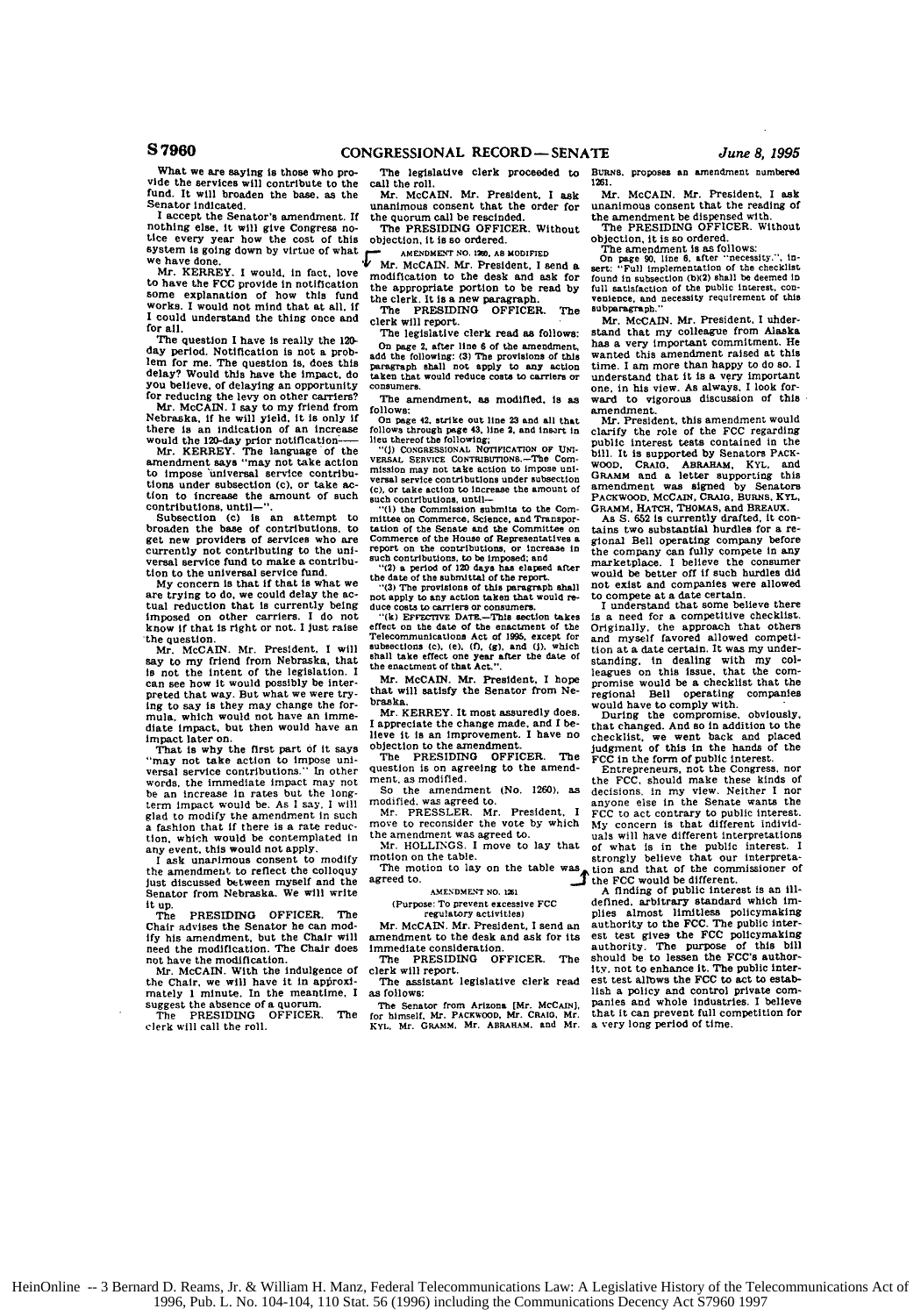Document No. 22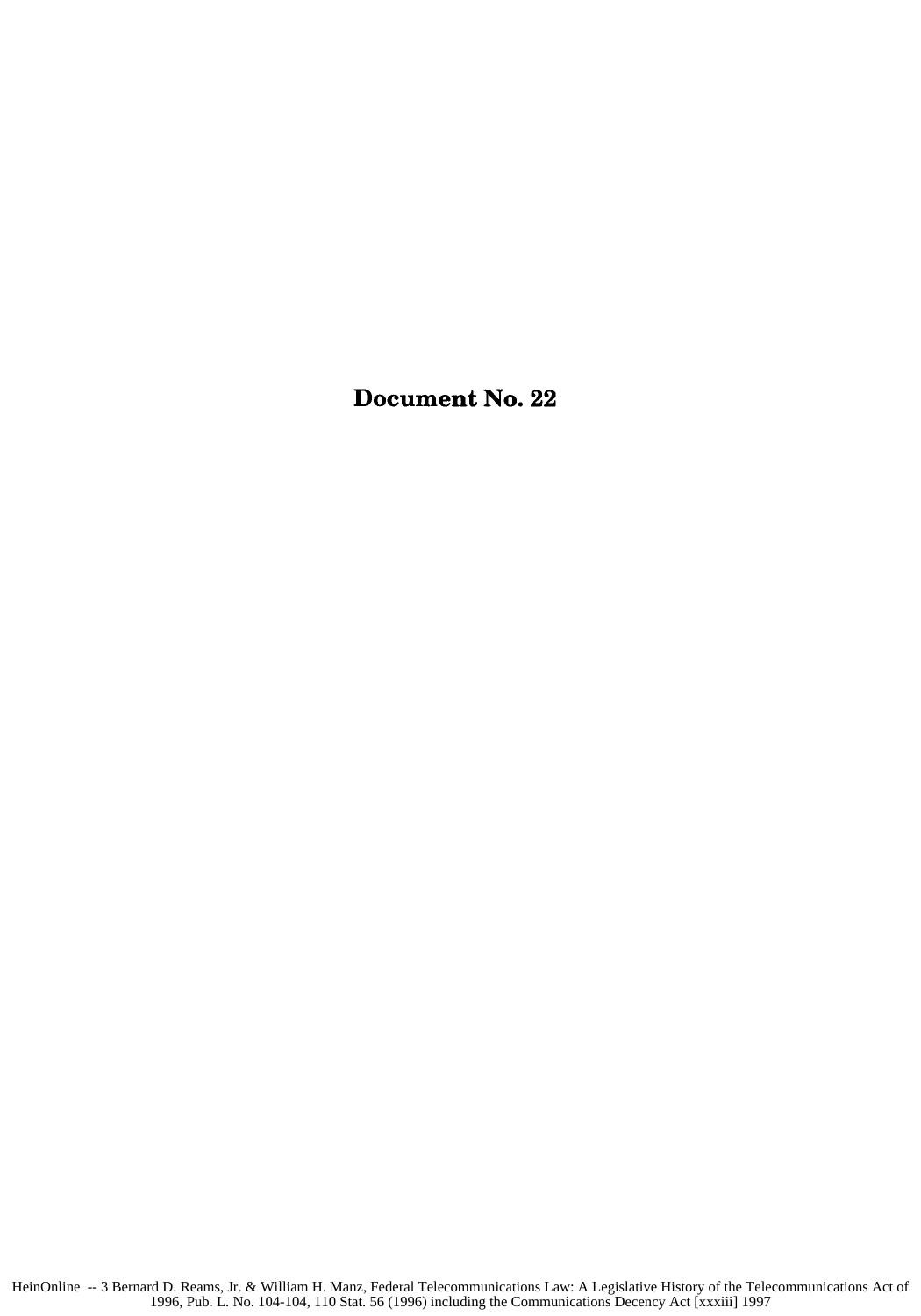HeinOnline -- 3 Bernard D. Reams, Jr. & William H. Manz, Federal Telecommunications Law: A Legislative History of the Telecommunications Act of 1996, Pub. L. No. 104-104, 110 Stat. 56 (1996) including the Communications Decency Act [xxxiv] 1997